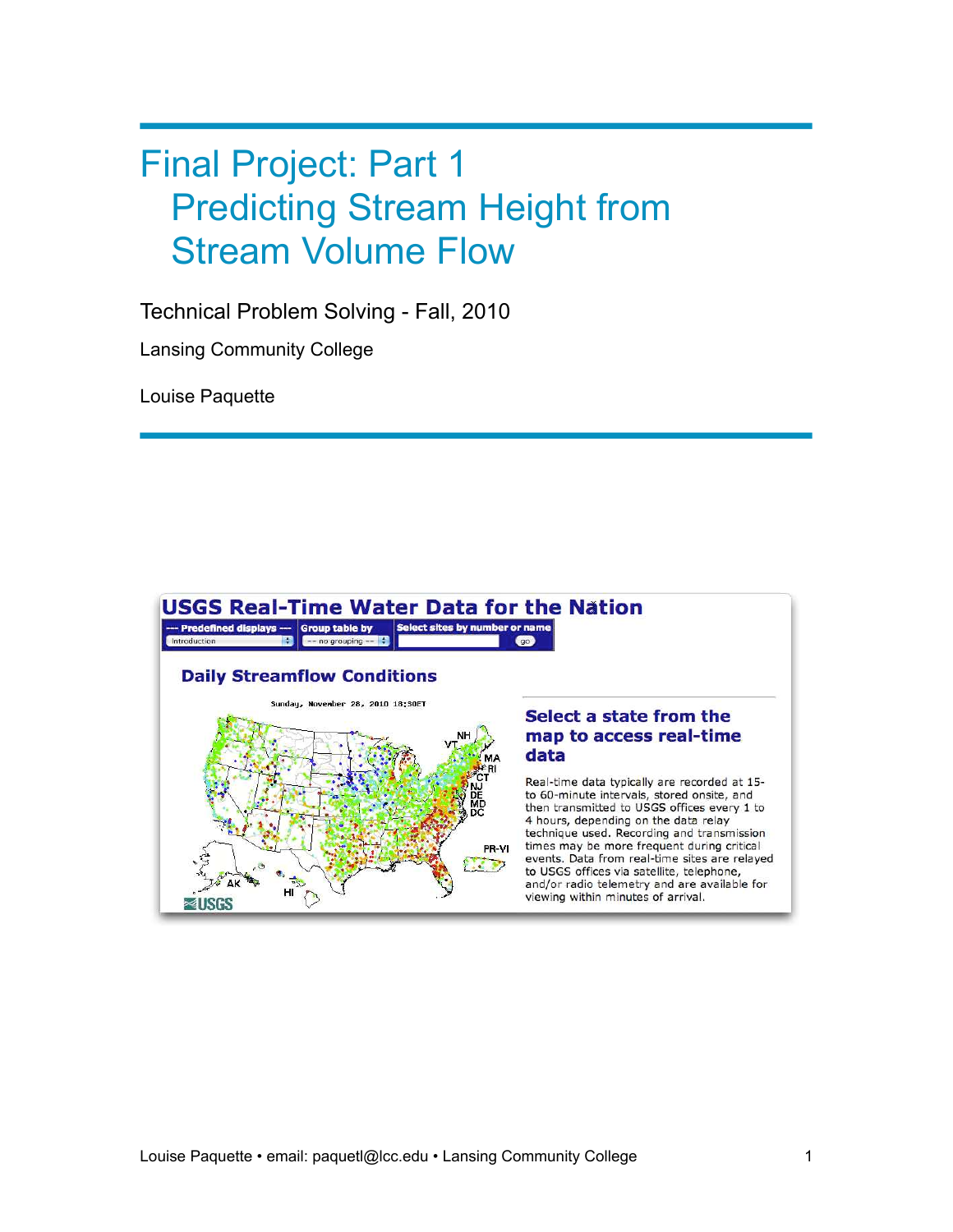# Introduction to the Engineering Problem

In any community that has a large body of water, and in particular any community with a river, there is a continuing chance of a flood. The amount of property damage alone caused by floods can be staggering. The picture at the right is a typical flood.<sup>1</sup> In 1993, the national per capita cost for floods approached \$70. That



is - the cost of 1993 floods was almost \$70 for every man, woman, and child in the United States. The total cost - over \$16B… that is 16 BILLION dollars.

Managing streams and rivers in the United States is the responsibility of a number of federal and state agencies, including at a national level the US Army Corps of Engineers. A fundamental part of the task of the Corps and other agencies is analysis and prediction of the height of streams and rivers.

If you have a data model of the height of a stream given an amount of water moving through the stream, you can determine if the river is going to overflow its banks. And knowing that, if the stream will overflow you can invoke emergency measures such as building sandbag levies to hold back the water. The process starts with an engineer - usually a CIVIL ENGINEER - determining how high the river will get given an amount of water expected (from e.g., heavy rains upstream).<sup>2</sup>

Such a data model is conceptually simple. It simply means keeping very accurate records of the the two variables you are interested in: (a) the total flow rate of the

<span id="page-1-0"></span><sup>1</sup> From the National Institute for Disaster Management, http://www.nidm.gov.in/images/flood6.jpg.

<span id="page-1-1"></span><sup>&</sup>lt;sup>2</sup> Determining the amount of water that will flow through a river at a given point is itself a difficult problem. It depends on where the rain fell upstream, the soil properties upstream (e.g. sand or clay), the soil condition (e.g., frozen, dry, …) and a number of other factors. We are going to assume that this problem has been solved for us, so our problem becomes simply predict the river height given an expected river flow in our target city.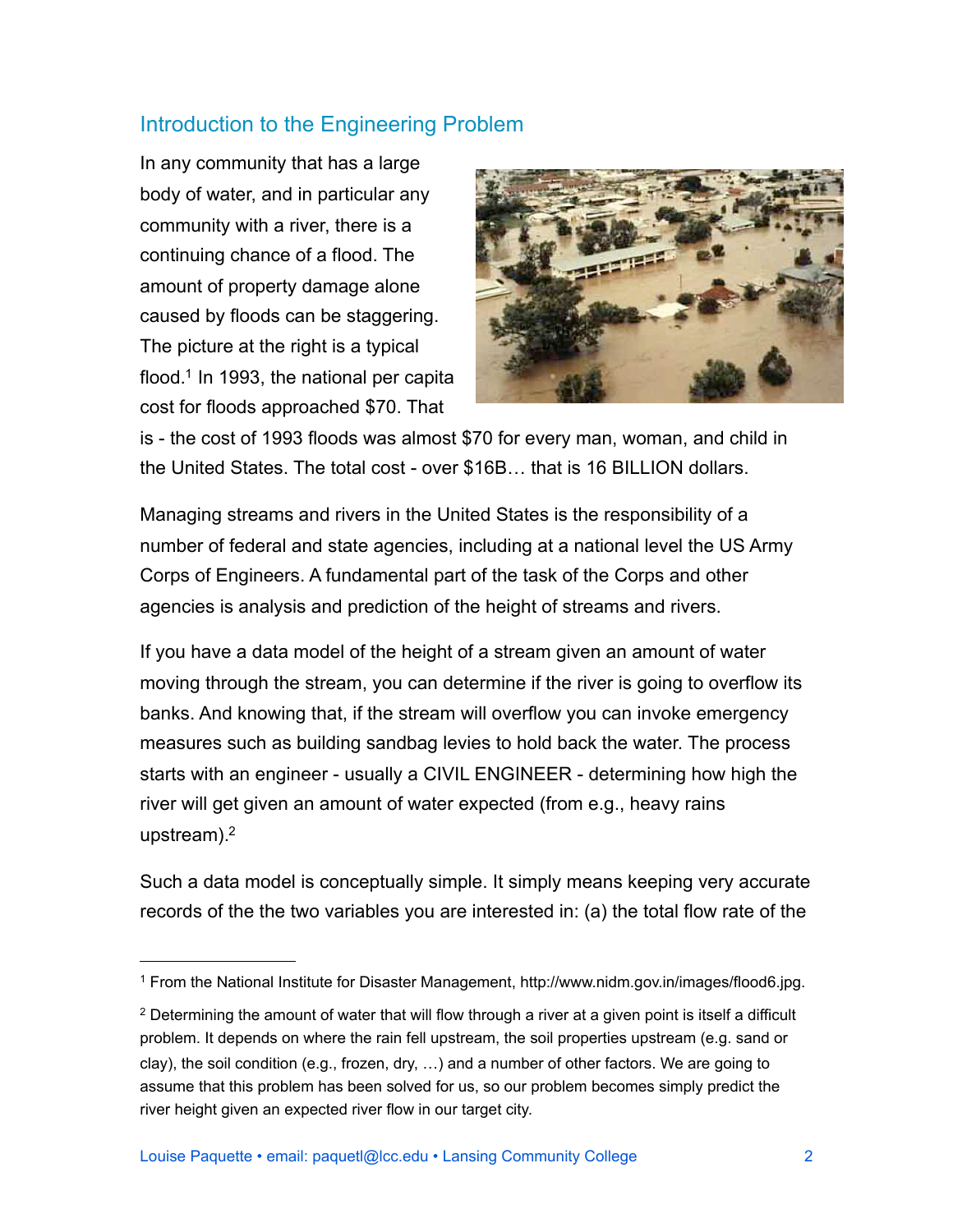river at your location and (b) the river height at your location. Data like this is called a time series because *at the same time* you measure both (a) and (b). You make many measurements of the two variables. Then you make a plot of the river height (usually called the *stage*) versus the river flow rate



(usually called the *discharge*). An example is to the above[.3](#page-2-0) You keep careful records over a long time, then simply plot the result. The plotted relationship is a data model - a model useful for prediction that is based on empirical data.

# Description of Your Term Project Part 1

Once you have the data in hand to create a rating curve, the problem is basically solved. You know how to make relatively sophisticated two-dimensional graphs using MATLAB. The heavy lifting for your project is to find suitable data for creating a rating curve for our location in Lansing, Michigan, and getting that data into MATLAB. The real heart of the project is to represent data you find on the web in a digital form within MATLAB.

# *Step 1: Identify data on the web for use in a rating curve*

Go to [http://waterdata.usgs.gov/](http://waterdata.usgs.gov). This is the main web site for the water data source of the United State Geological Survey - one of the most important federal agencies that systematically measures stream data and

<span id="page-2-0"></span><sup>&</sup>lt;sup>3</sup> From http://www.nws.noaa.gov/os/hod/SHManual/SHMan040\_rating.htm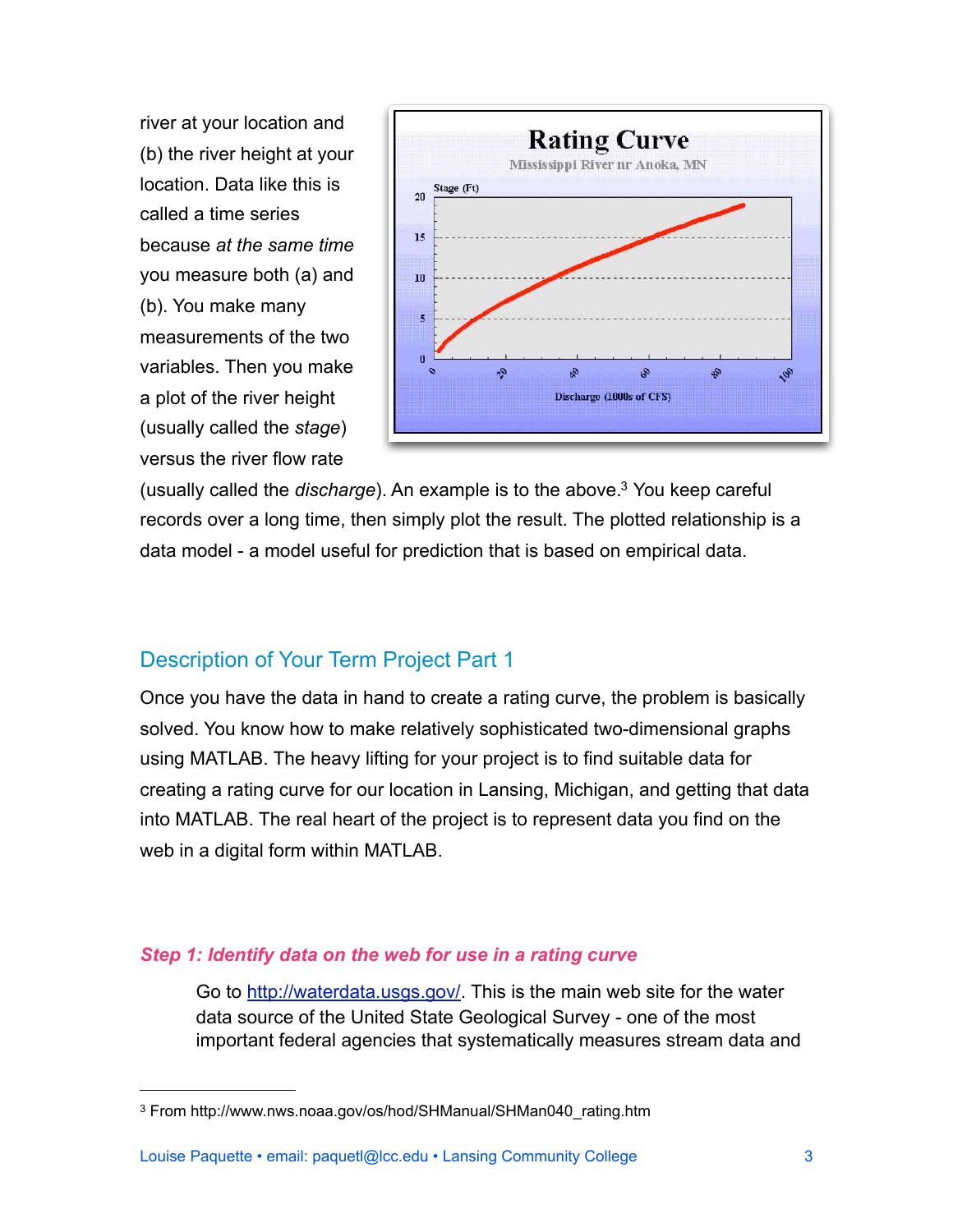archives it. Since the web became a medium for data distribution, USGS has made their data publicly available.

Click on REAL TIME DATA. This will bring up a map of the United States showing all stream and river collection points of USGS. (A copy is shown on the cover page of this document.)

Now click on Michigan in the map. That will bring up a page that shows Michigan only and show the UGSG recording stations more clearly. Each of the dots on the map is an interactive point in the map. Find the green point that represents the GRAND RIVER AT LANSING[.4](#page-3-0) The identifying number for this USGS recording site is



Now on the page you have open, find the box that looks like the one to the right. This box controls the data that you will be able to see. Make sure you have the selections made in the box that are indicated above. These settings will bring up a page that shows the discharge and the gage height for the Grand River at Lansing for the last 120 days when you click GO.

Go ahead and click GO.

identifier.

You will see a number of lines in the web page that start with a # symbol. Following these, is a table given. The first two columns of the data show the data source (USGS) and the recording location identifier (04113000). The third column is the date of the observations in the row; the fourth column holds the time of the observation. The fifth column indicates the time zone of the observation. The next two columns are what we are most interested in: the sixth column contains the measured height at the specified date/time, and the seventh column contains the measured river discharge at the specified date/time.

<span id="page-3-0"></span><sup>4</sup> You can magnify the web page by click on <cntl>+. That will help you locate the Grand River reporting point.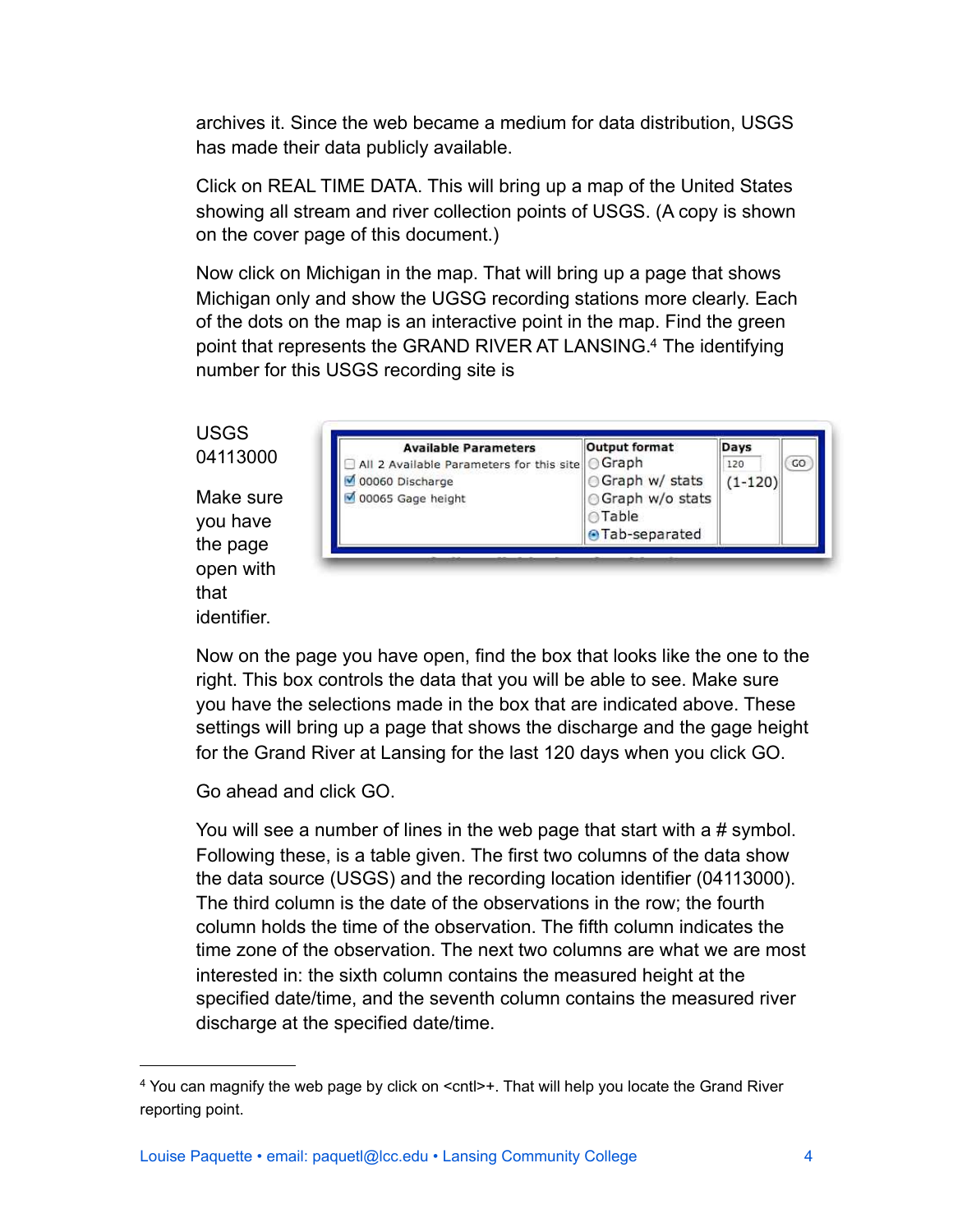So at this point - we have the data needed - at least for a rating curve for the last 120 days. *Now we need to get it into MATLAB.*

#### *Step 2: Get the data into a TXT file*

This is an easy step.

First look at your data. The real data you are interested in starts with the first row that has USGS in it. In your browser, select ALL the data rows (from the first row starting with USGS all the way to the last element on the page).

Now open TextEdit if you are on a MAC or a plain text editor if you are on a PC. Paste the data from your clipboard into the open text editor window. Be sure you are using a font like COURIER or COURIER NEW. Doing that will help you to see the orderliness of the data.

Here is a sample set of rows from the data set like they might appear in your TXT file.

| USGS 04113000 | $2010 - 08 - 26$ 05:45  | EST        | 2.54 | 283 |
|---------------|-------------------------|------------|------|-----|
| USGS 04113000 | 2010-08-26 06:00        | EST        | 2.54 | 283 |
| USGS 04113000 | $2010 - 08 - 2606:15$   | EST        | 2.54 | 283 |
| USGS 04113000 | $2010 - 08 - 260630$    | EST        | 2.54 | 283 |
| USGS 04113000 | $2010 - 08 - 2606 : 45$ | EST        | 2.54 | 283 |
| USGS 04113000 | $2010 - 08 - 260$       | <b>EST</b> | 2.54 | 283 |
| USGS 04113000 | $2010 - 08 - 26$ 07:15  | EST        | 2.54 | 283 |
| USGS 04113000 | $2010 - 08 - 26$ 07:30  | EST        | 2.54 | 283 |
| USGS 04113000 | $2010 - 08 - 26$ 07:45  | EST        | 2.54 | 283 |
| USGS 04113000 | $2010 - 08 - 2608:00$   | EST        | 2.54 | 283 |

Create a new folder on your computer to keep your MATLAB program for your project in - name the folder MyFinalProject. Save your TXT file with all the data into this folder. Name your TXT file MyRawProjectData.txt.

#### *Step 3: Start MATLAB*

Once you start MATLAB, make MyFinalProject be the connected directory.

#### *Step 4: Move the data into MATLAB*

This is where things are going to get more interesting.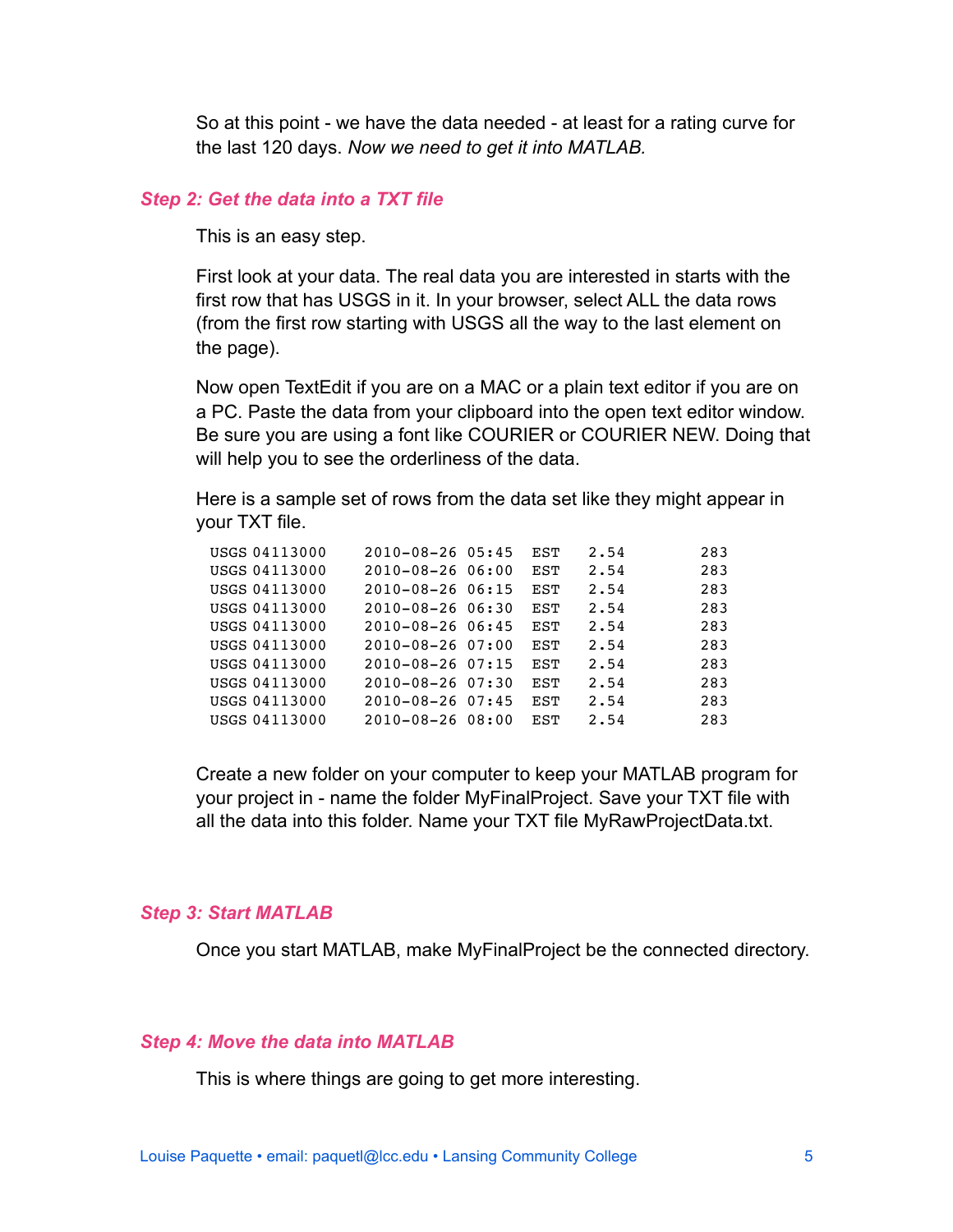There are many ways to get data into MATLAB. Many times you will have data in an EXCEL file that you want to load into MATLAB. For that MATLAB gives you a specialized function

xlsread

Open EXCEL and enter new data into a blank workbook that is shown below:

| 1              | $\overline{2}$ |
|----------------|----------------|
| $\overline{2}$ | 16             |
| 3              | 54             |
| $\overline{4}$ | 128            |
| 5              | 250            |
| $6\phantom{1}$ | 432            |
| $\overline{7}$ | 686            |
| 8              | 1024           |
| 9              | 1458           |

Save the workbook as TrialXLS.xls (save it in 97-2004 format).

Now in MATLAB, execute the following command:

M = xlsread('TrialXLS.xls');

Simple as that - the data in your EXCEL spreadsheet is in MATLAB now. (By the way - what is the relationship between data in the first column and data in the second column?)

Look up xlsread in MATLAB HELP for more details.

In many cases, xlsread will get us through. However, for the data in MyRawProjectData.txt we are going to use a different method. The data that is in the USGS collection is very mixed. Several of the columns are numbers, but some of the other columns contain dates, times, or character data only.<sup>5</sup>

<span id="page-5-0"></span><sup>5</sup> You have used character data (strings) to label plots before in this term.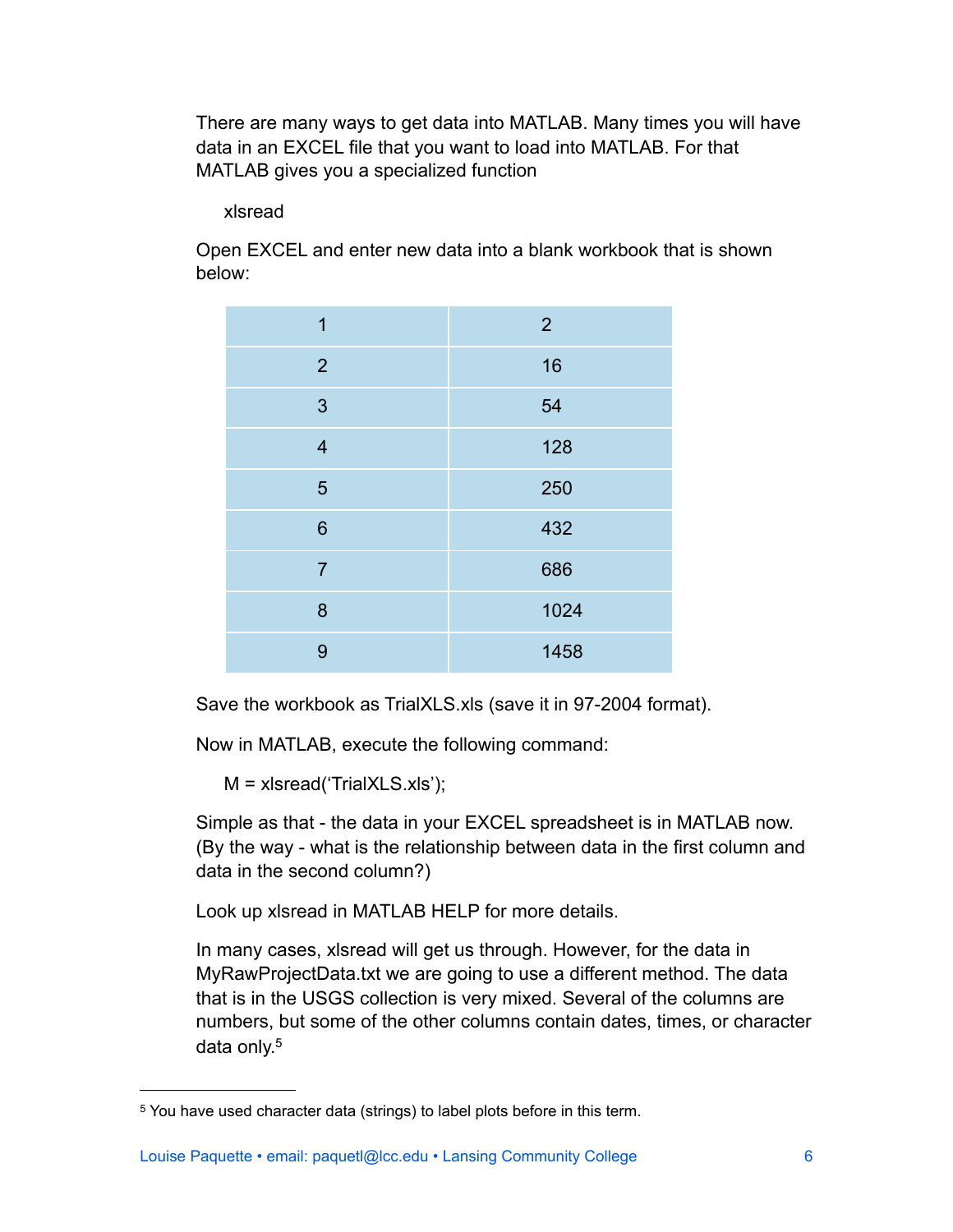When the data you want to get into MATLAB from EXCEL is simple, there is even an easier way to transfer it into MATLAB. Open the EXCEL file TrialXLS.xls. Select the cells with data. And COPY to your clipboard. Now in the workspace window of MATLAB, right click and select NEW. Name the newly created variable MyEXCELTest. Then double click on it in the workspace window. That will open the variable editor window of MATLAB. Right click your cursor in cell 1,1. Select PASTE EXCEL DATA. You should see the data you copied to the clipboard pasted directly in your MATLAB array, MyEXCELTest.

Keep these methods of getting numerical data into MATLAB from EXCEL in mind.

In our case - again - we cannot use the simple method.

Our data is in a tab delimited TXT file.

Open a MATLAB editor and create a function as defined below. Save the new function.

```
function M = readDataInFromTXT(fileName)
% reads data from a tab delimited TXT 
% file into a MATLAB cell array.
% INPUT: fileName - the name of the TXT file to be read in 
% (assumes its in the connected directory)
% OUTPUT: M is a cell array with seven elements, one for 
% each column of data in fileName. 
     fid = fopen(fileName); \frac{1}{2} open the file for reading
         theFormat = '%s %s %s %s %s %f %f';
         M = textscan(fid, theFormat);
     fclose(fid); \frac{1}{3} & close the file
```
In your MATLAB command window, invoke this function:

>> M = readDataInFromTXT('MyRawProjectData.txt');

… then just type and execute M in your command line:

>> M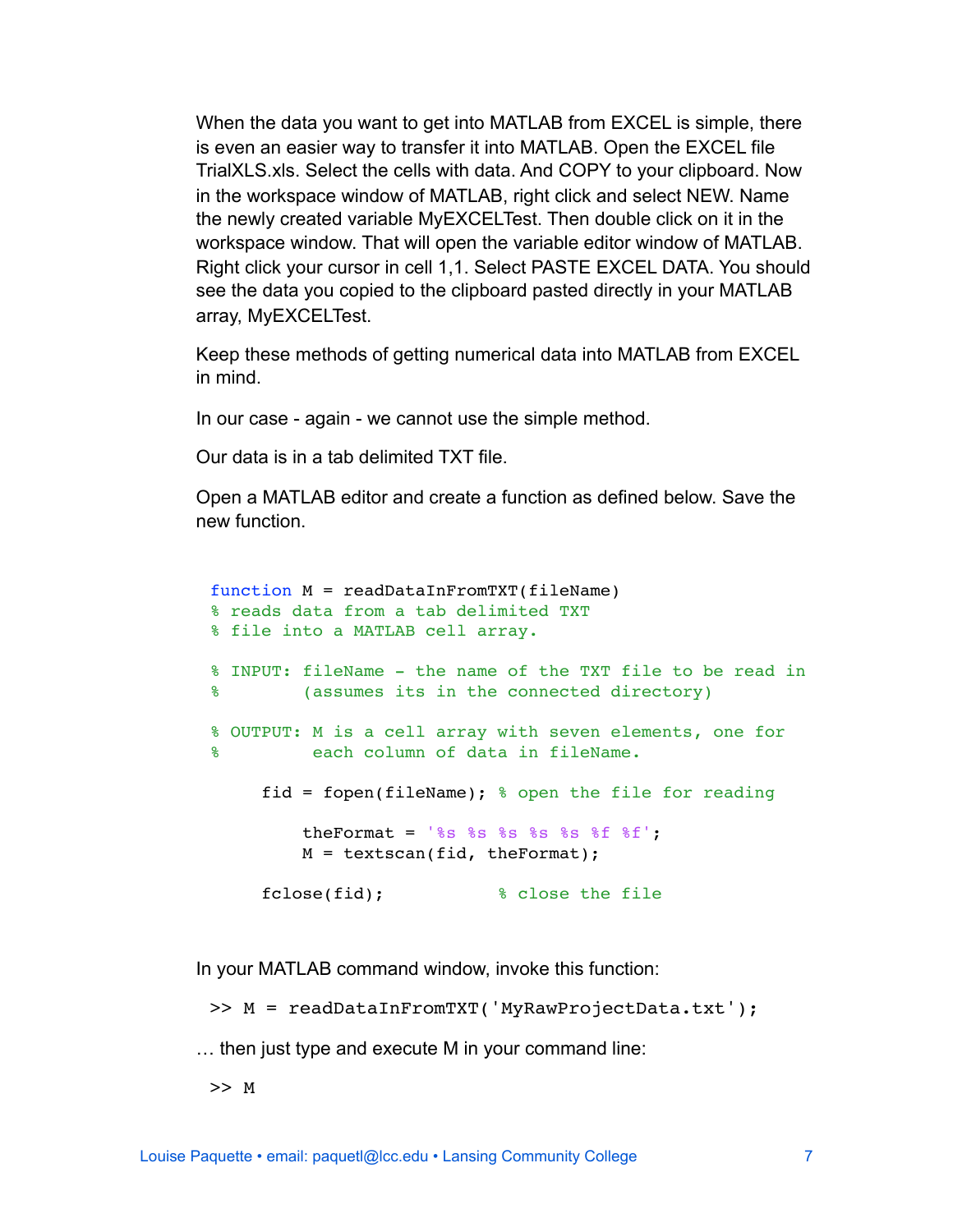You will find that M is an array with seven items in it. Each one of the items is a "cell vector" containing over 11,000 elements. Each of these "cell vectors" contains data from one of the seven columns in the original TXT file.

But this is a *type of data* that you have not seen before - a "cell array."

# *Step 5: Stretch your mind and learn about non-numeric data in MATLAB*

We have all the data from the recording station of the USGS for the Grand River in Lansing that we need now. But before we can proceed to process that data, you need to stretch yourself and learn some new things about MATLAB. In particular, you need to learn the rudiments for strings (character data) and for cell arrays in MATLAB.

You will find a slide set at the following URL that describes what you need to know both for strings and for cell arrays:

# **http://breeze.msu.edu/p43585803/**

This is a PDF file, and you can download it if you want to. The slides cover (a) strings and (b) cell arrays. For your final project this term, you need to read and understand only (a) and (b) - strings and cell arrays.

The best way for you to handle this new MATLAB capability quickly is for you to read the slides, and every place there is MATLAB code, actually execute the code in your MATLAB. This will help you become more confident of yourself on these new part of MATLAB.

## *Step 6: Now create your rating curve!*

Yes - you read that right. You have all you need now to create the rating curve. Your rating curve should look similar to the one below - expect that yours of course should be properly labeled. Do not "connect the dots" in your graph. Show each data point and an unconnected dot (or some shape of your choosing).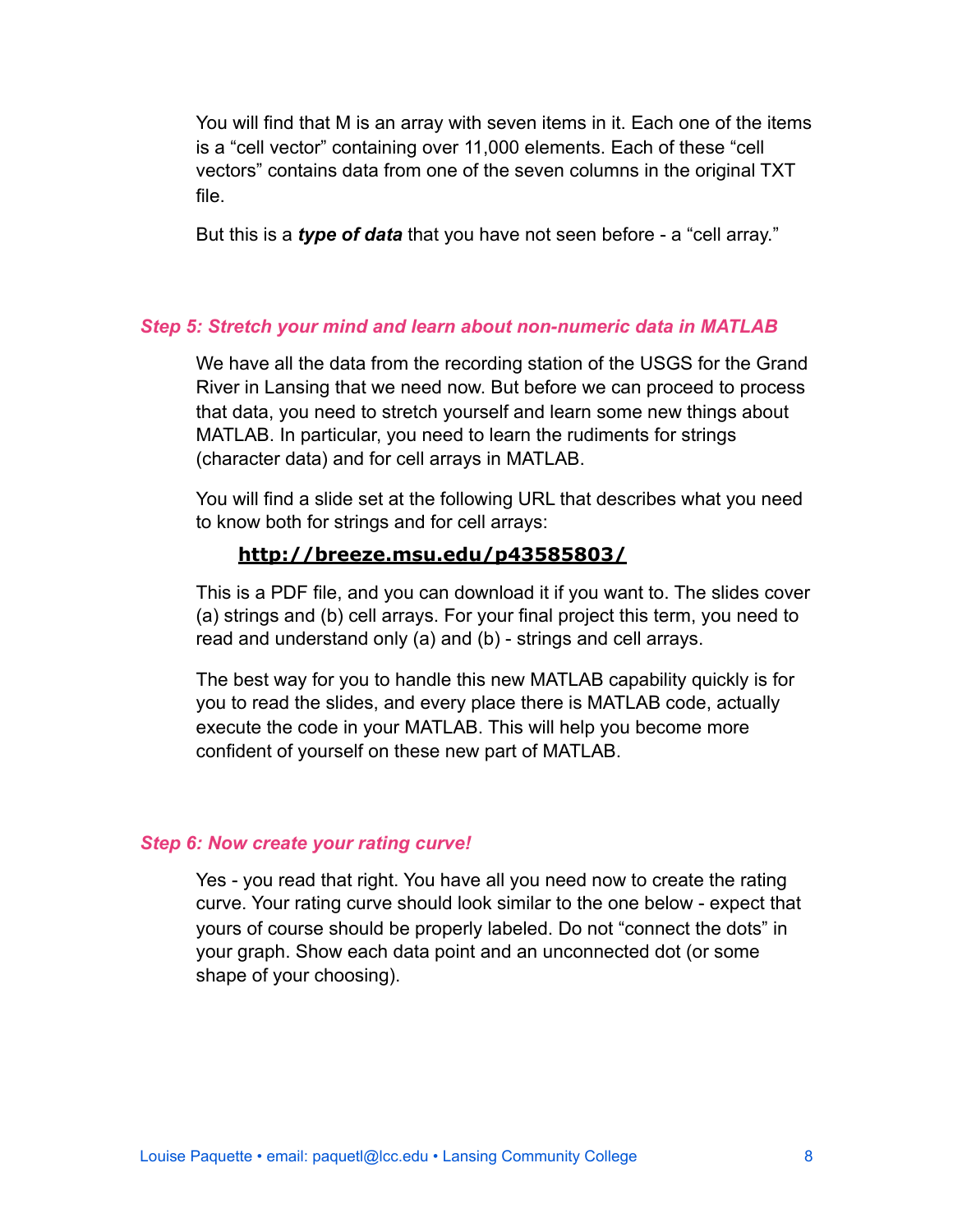## *Step 7: Use MATLAB to Create a mathematical function to Model the Rating Curve*

Now that you have the rating curve shown graphically, you can go one step further, and use MATLAB to easily give you a formula that will approximate the data. You have done least squares



fitting of data previously. Under the hood, the MATLAB graphing tool does the same operation.

To bring up the tools for fitting a curve, pull down the tools menu from the plotting window select BASIC FITTING as shown in the diagram to the right.

A new window will come up that will let you choose the type of curve fit you want to model with. Choosing an appropriate type of curve fit is very difficult and in fact is the topic of a whole

area of mathematics. For most engineering purposes we can simplify the process. To start, choose the type of residual plot we want to be a scatter plot. The residual is a measure for every point in the original data of



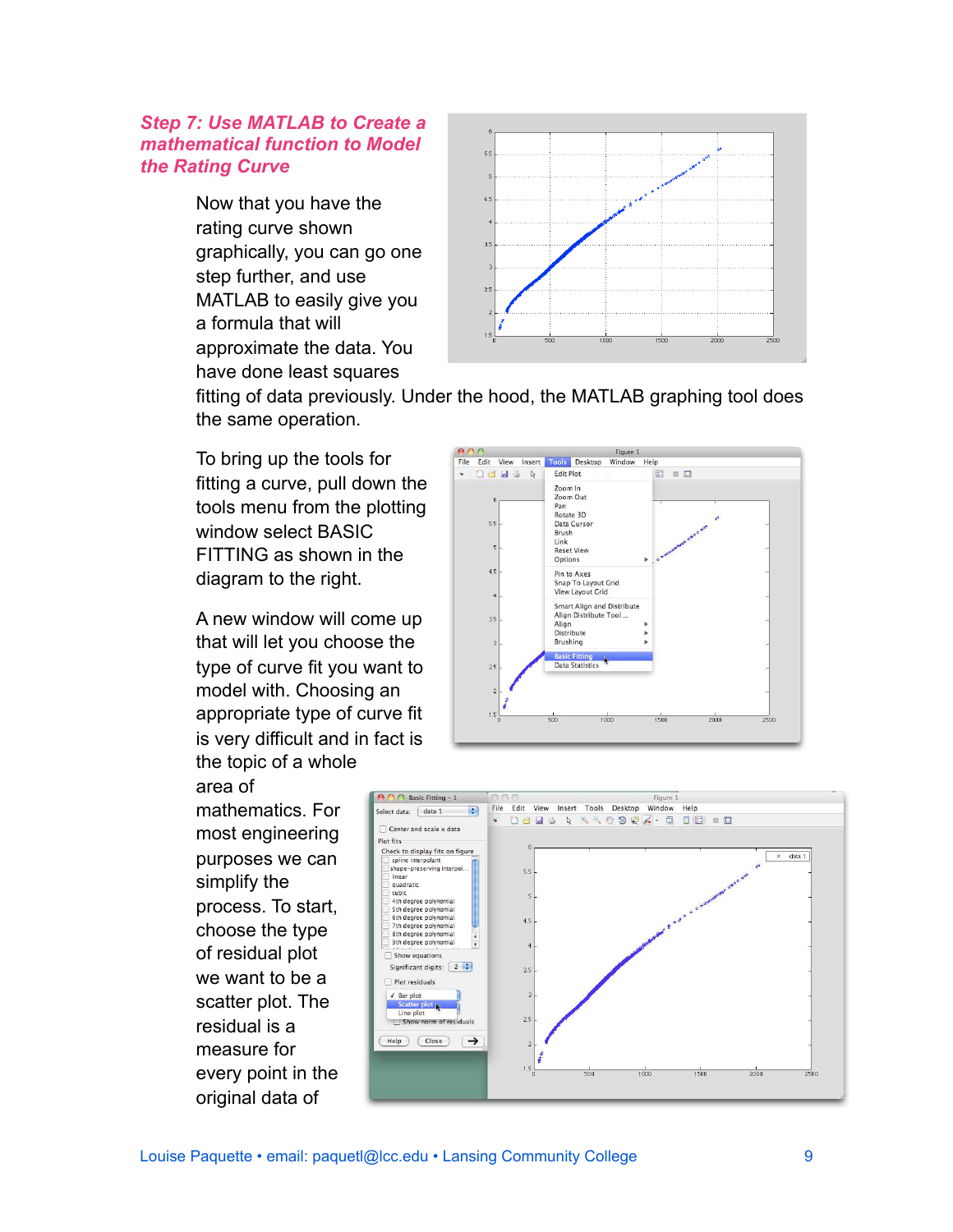how far away the actual data is to the curve fitted function. When you click on "Plot Residuals" you will get a subplot window showing under your main window. When you plot the residuals you hope to see a more or less random pattern. It is usually not purely random. But the more random it is, the more it indicates that you have a good curve fit.



Ok - choose your first curve fit type to be LINEAR. That produces the red curve as shown, and the residuals as shown. Now in the extra pane opened there is a value for the "Norm of the residuals." This is the single most important number to keep track of as you try higher order polynomial fits. The general idea is to choose a fit such that going to the next higher polynomial does not produce very much change in the norm of the residuals. You do not want to "over fit" the data. (Look this term up and understand it.)

Notice that you also get from MATLAB the polynomial coefficients that best fit the data for the type of curve fit you are currently trying. These coefficients give you a mathematical model (based on data) for the rating curve. You can use this model to now make predictions for the height of the Grand River given the volume flow of water.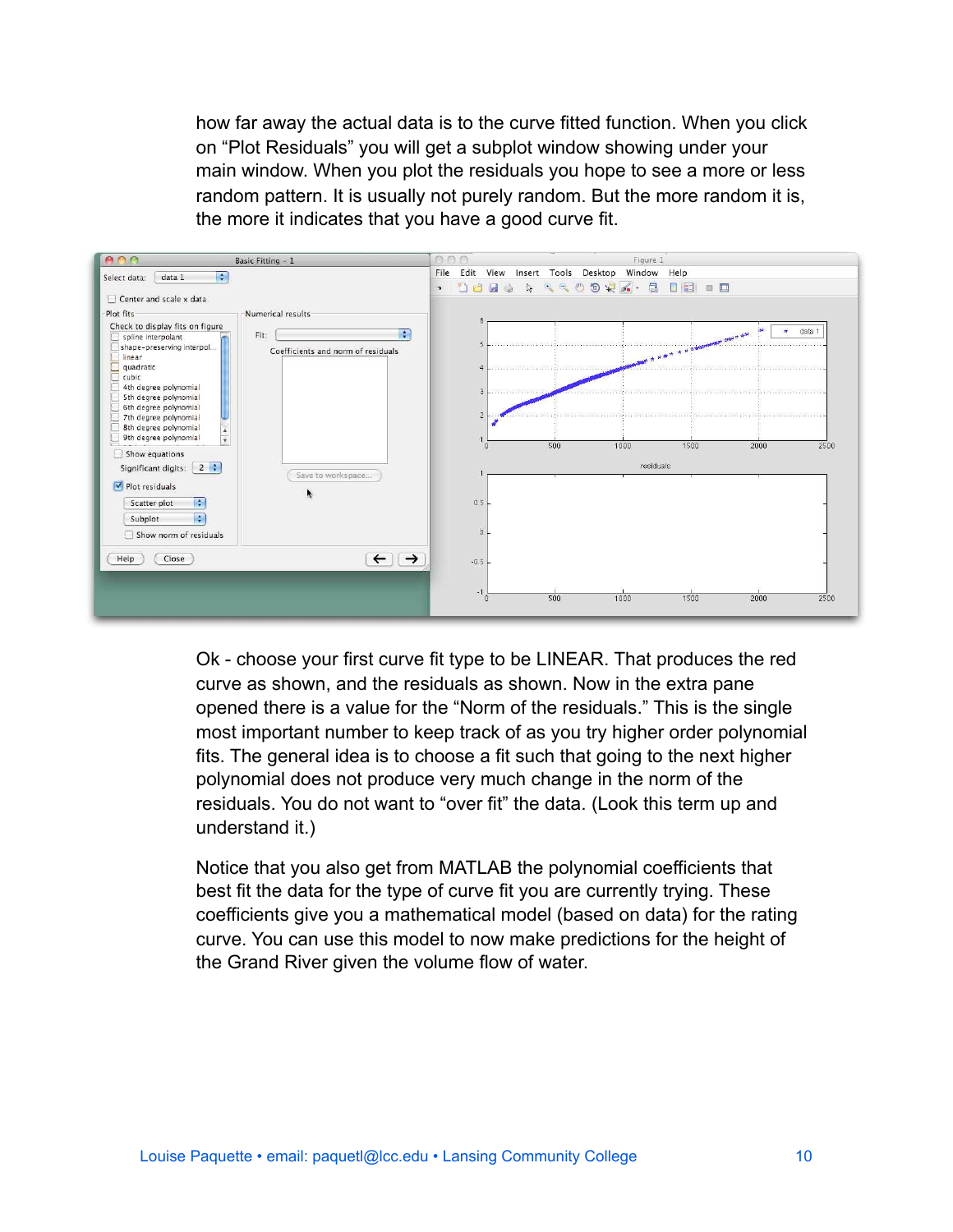

## *Step 8: Limitations of the Rating Curve*

In general, *interpolation* is viewed as much more on solid ground than *extrapolation*. (Be sure you understand both these terms in the context of curve fitting!)

Why would extrapolation to high volume of flow be particularly shaky with respect to the rating curve? Base your answer on a physical argument not a general mathematical argument.

## *Next Step*

Yep - there is a next step - actually several of them. This has been PART 1. But before you go on to PART 2, you should know what the point of this project has been up to this point.

Doing a rating curve for a river is intrinsically an interest problem - and an often solved problem for engineers in one branch of Civil Engineering. So this has been a real problem that engineers solve routinely in their work.

Yet the rating curve itself is intrinsically easy. You just need the two time series of data: one time series for the height of the river and a second time series for the total flow of the river. Then the plot is easy.